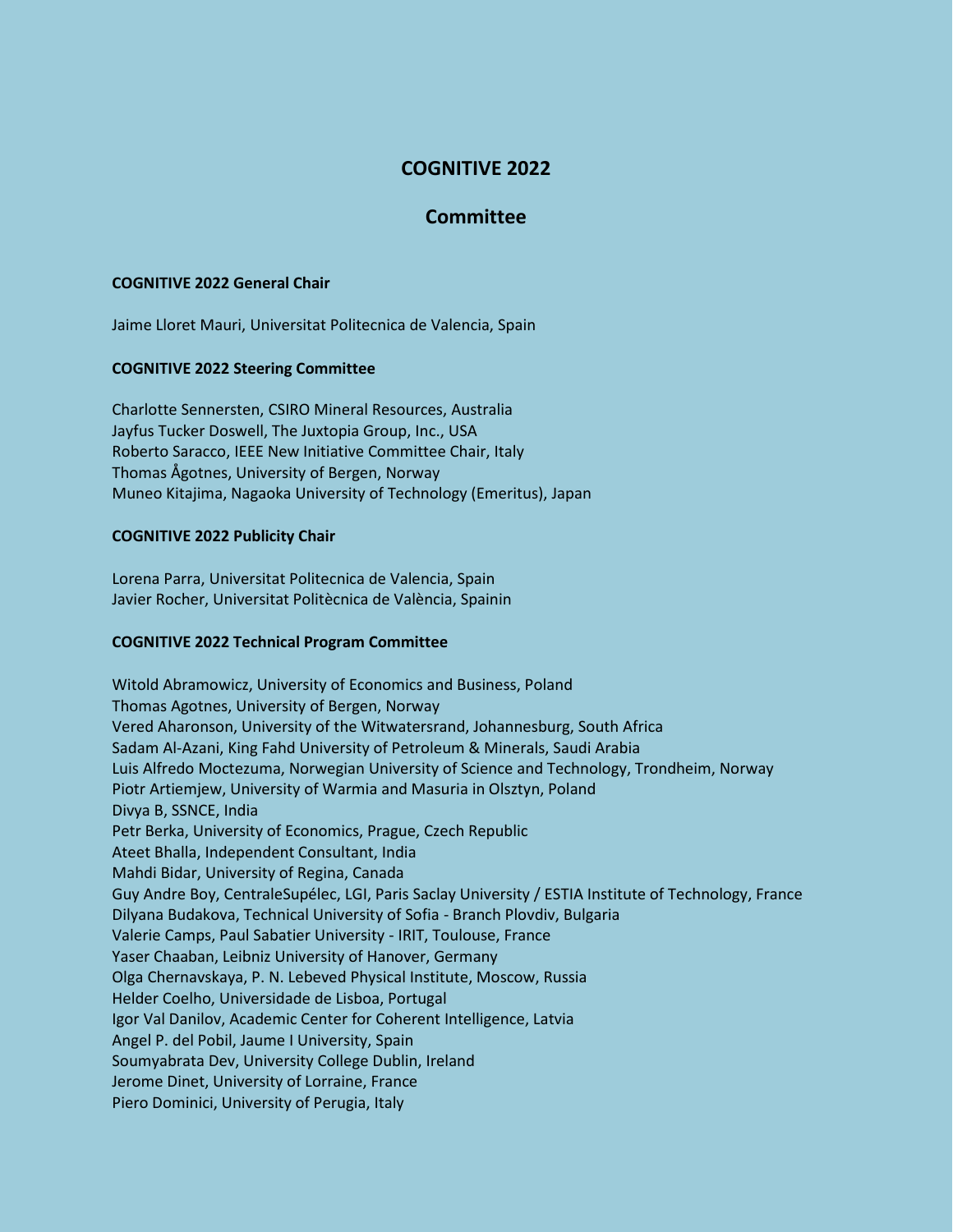Jayfus Tucker Doswell, The Juxtopia Group, Inc., USA António Dourado, University of Coimbra, Portugal Birgitta Dresp-Langley, Centre National de la Recherche Scientifique (CNRS) | ICube Lab, CNRS - University of Strasbourg, France Mounîm A. El Yacoubi, Telecom SudParis, France Fernanda M. Eliott, Noyce Science Center - Grinnell College, USA Rodolfo A. Fiorini, Politecnico di Milano University, Italy Mauro Gaggero, National Research Council of Italy, Italy Foteini Grivokostopoulou, University of Patras, Greece Grace Grothaus, University of California San Diego, USA Davide Andrea Guastella, Institut de Recherche en Informatique de Toulouse (IRIT)| Université de Toulouse III - Paul Sabatier, France Fikret Gürgen, Bogazici University, Turkey Ioannis Hatzilygeroudis, University of Patras, Greece Hironori Hiaishi, Ashikaga University, Japan Michitaka Hirose, RCAST (Research Center for Advanced Science and Technology) - University of Tokyo, Japan Tzung-Pei Hong, National University of Kaohsiung, Taiwan Gahangir Hossain, West Texas A&M University, USA Xinghua Jia, ULC Robotics, USA Yasushi Kambayashi. Nippon Institute of Technology, Japan Ryotaro Kamimura, Tokai University, Japan Fakhri Karray, University of Waterloo, Canada Jozef Kelemen, Silesian University, Czech Republic Muneo Kitajima, Nagaoka University of Technology, Japan Joao E. Kogler Jr., Polytechnic School of Engineering of University of Sao Paulo, Brazil Damir Krstinić, University of Split, Croatia Miroslav Kulich, Czech Technical University in Prague, Czech Republic Leonardo Lana de Carvalho, Universidade Federal dos Vales do Jequitinhonha e Mucuri - UFVJM, Brazil Nathan Lau, Virginia Tech, USA Hakim Lounis, UQAM, Canada Prabhat Mahanti, University of New Brunswick, Canada Wajahat Mahmood Qazi, COMSATS University Islamabad, Lahore, Pakistan Giuseppe Mangioni, DIEEI - University of Catania, Italy Ardavan S. Nobandegani, McGill University, Montreal, Canada Yoshimasa Ohmoto, Shizuoka University, Japan Andrew J. Parkes, University of Nottingham, UK Alfredo Pereira Jr., São Paulo State University, Brazil Elaheh Pourabbas, National Research Council of Italy (CNR), Italy J. Javier Rainer Granados, Universidad Internacional de la Rioja, Spain Om Prakash Rishi, University of Kota, India Paul Rosero, Universidad de Salamanca, Spain / Universidad Técnica del Norte, Ecuador Alexandr Ryjov, Lomonosov Moscow State University | Russian Presidential Academy of National Economy and Public Administration, Russia José Santos Reyes, University of A Coruña, Spain Abdel-Badeeh M. Salem, Ain Shams University, Cairo, Egypt Roberto Saracco, IEEE New Initiative Committee, Italy Razieh Saremi, Stevens Institute of Technology, USA